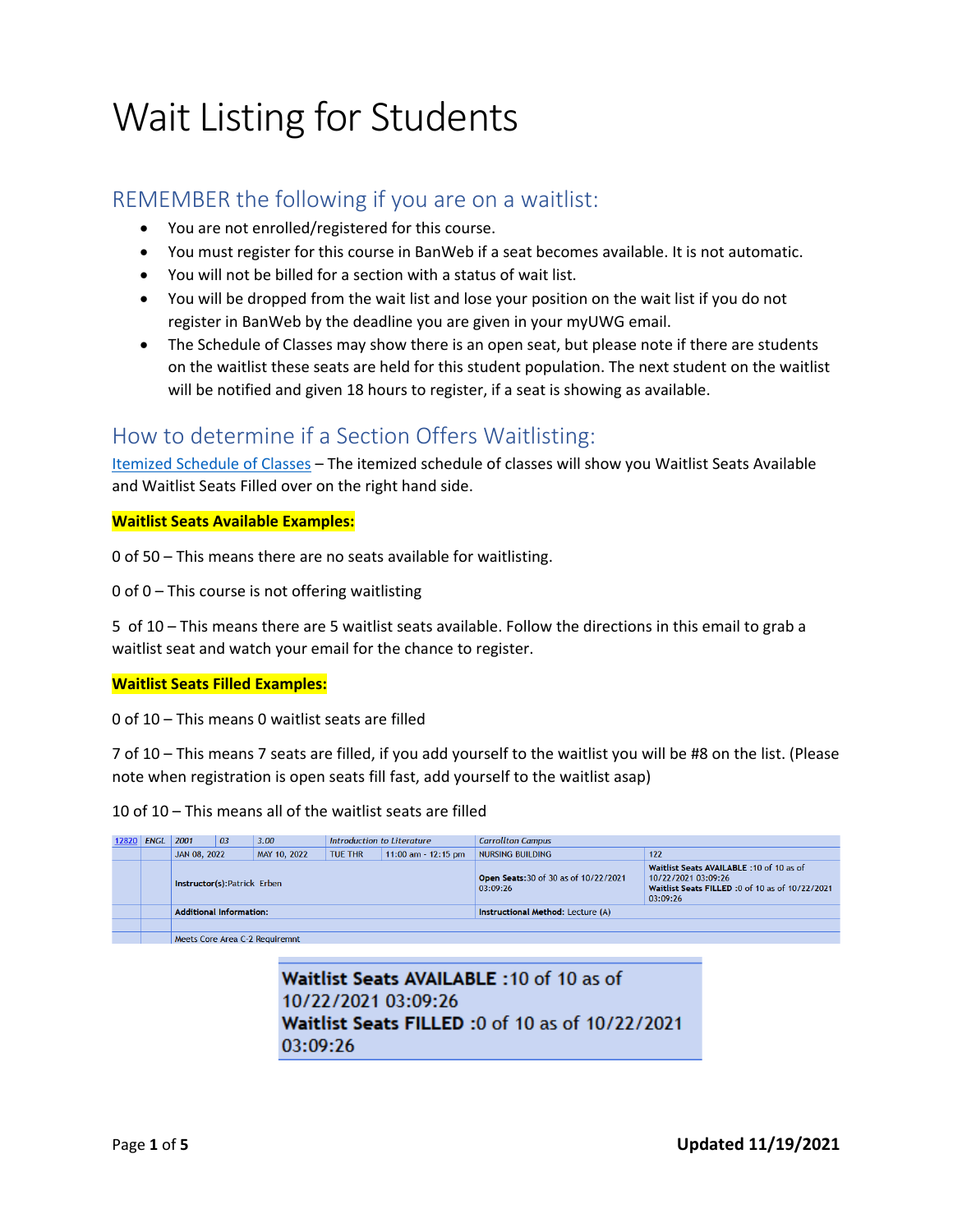#### Searchable Schedule of Classes

Once you have searched for the course you want, click on the course title.



You will then see Registration Availability

| <b>Registration Availability</b> |                 |               |                  |  |  |  |  |  |  |  |
|----------------------------------|-----------------|---------------|------------------|--|--|--|--|--|--|--|
|                                  | <b>Capacity</b> | <b>Actual</b> | <b>Remaining</b> |  |  |  |  |  |  |  |
| Seats                            | 30              |               | 30               |  |  |  |  |  |  |  |
| <b>Waitlist Seats</b>            | 10              |               | 10               |  |  |  |  |  |  |  |
|                                  |                 |               |                  |  |  |  |  |  |  |  |

Capacity – Total Waitlist Seats Offered

Actual – Total waitlist seats filled

Remaining – How many waitlist seats are still available.

## How to Waitlist a course section that is full, but has waitlist seats

### available:

- 1. Login to BanWeb, Click on Student Services & Financial Aid, Registration & Fee Payment, and Student Registration (New).
- 2. Select Register for Classes and then select the term you wish to register for from the drop-down menu and continue.
- 3. You are now able to search for classes or enter CRN #s from the Schedule of Classes.
- 4. Enter the CRN of the course section you wish to enroll in and click on 'Add to Summary'.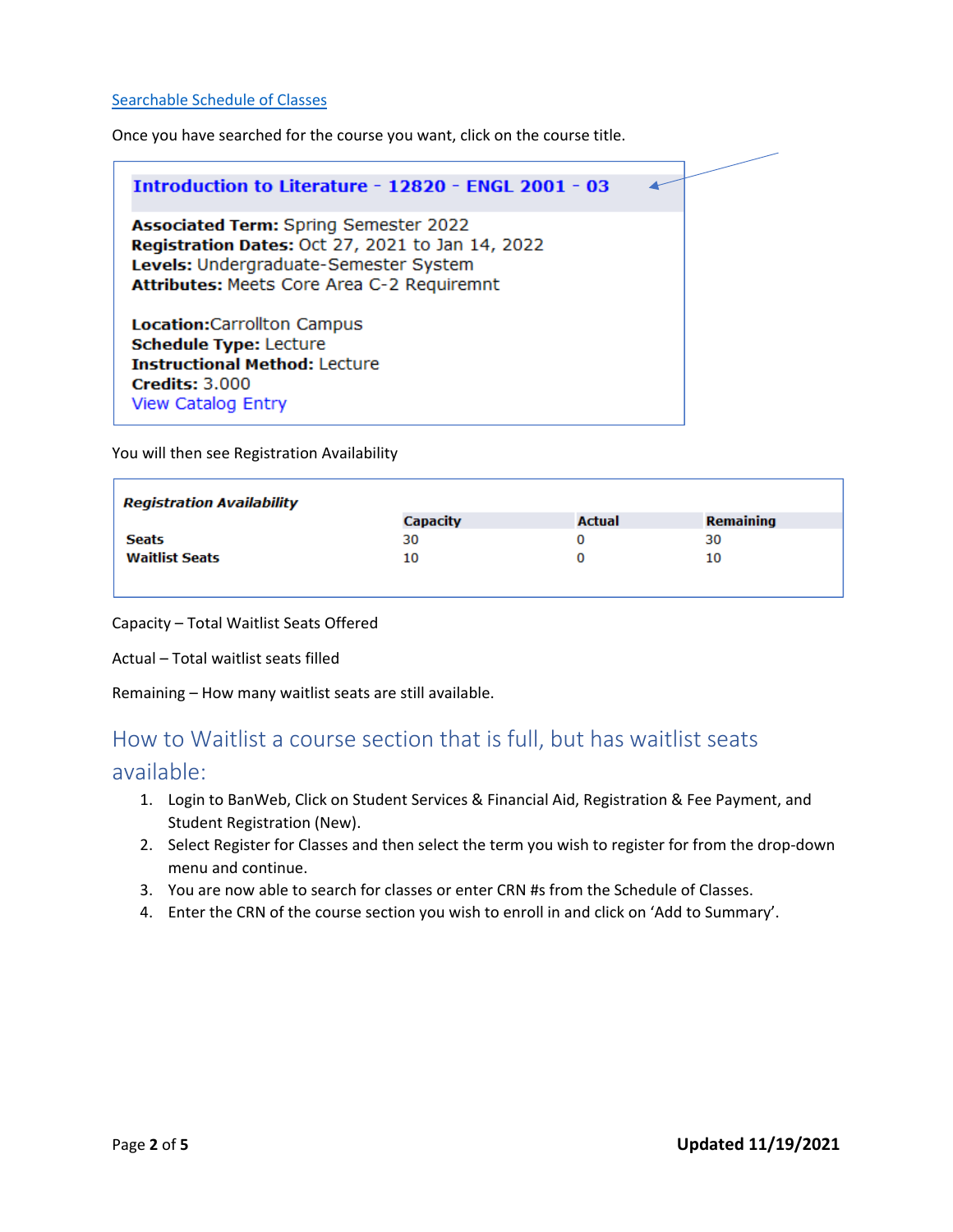| <b>Register for Classes</b>                                                     |                   |       |                      |  |  |  |  |  |  |  |  |
|---------------------------------------------------------------------------------|-------------------|-------|----------------------|--|--|--|--|--|--|--|--|
| <b>Find Classes</b>                                                             | <b>Enter CRNs</b> | Plans | Schedule and Options |  |  |  |  |  |  |  |  |
| Enter Course Reference Numbers (CRNs) to Register<br>Term: Spring Semester 2022 |                   |       |                      |  |  |  |  |  |  |  |  |
| <b>CRN</b><br>13074<br>English Composition I ENGL 1101, 01                      |                   |       |                      |  |  |  |  |  |  |  |  |
| CRN                                                                             |                   |       |                      |  |  |  |  |  |  |  |  |
| <b>Add to Summary</b><br>+ Add Another CRN                                      |                   |       |                      |  |  |  |  |  |  |  |  |
|                                                                                 |                   |       |                      |  |  |  |  |  |  |  |  |
|                                                                                 |                   |       |                      |  |  |  |  |  |  |  |  |
|                                                                                 |                   |       |                      |  |  |  |  |  |  |  |  |

5. If the section is full and you are eligible to register (no pre-requisite, time conflict, or other registration errors), you will receive a Registration Add Error showing the section is closed.

| <b>O</b> ENGL 1101 CRN 13074: Closed - 0 Waitlisted |  |
|-----------------------------------------------------|--|
|                                                     |  |

6. If you wish to be added to the waitlist, select 'Waitlist' from the drop‐down menu and click 'Submit'.

| Title                        | Details       | <b>Hours</b> | <b>CRN</b> | Schedule Type | <b>Status</b>                 | Action      |  |
|------------------------------|---------------|--------------|------------|---------------|-------------------------------|-------------|--|
| <b>English Composition I</b> | ENGL 1101, 01 |              | 13074      | Lecture       | <b>Errors Preventing Regi</b> | Wait-Listed |  |

7. You will now see this course with a status of Waitlist on your schedule. Please note this status means you are not registered.

| <b>Title</b>                 | Details       | <b>Hours</b> | <b>CRN</b> | Schedule Type | <b>Status</b> | Action |  |
|------------------------------|---------------|--------------|------------|---------------|---------------|--------|--|
| <b>English Composition I</b> | ENGL 1101, 01 |              | 13074      | Lecture       | Waitlisted    | None   |  |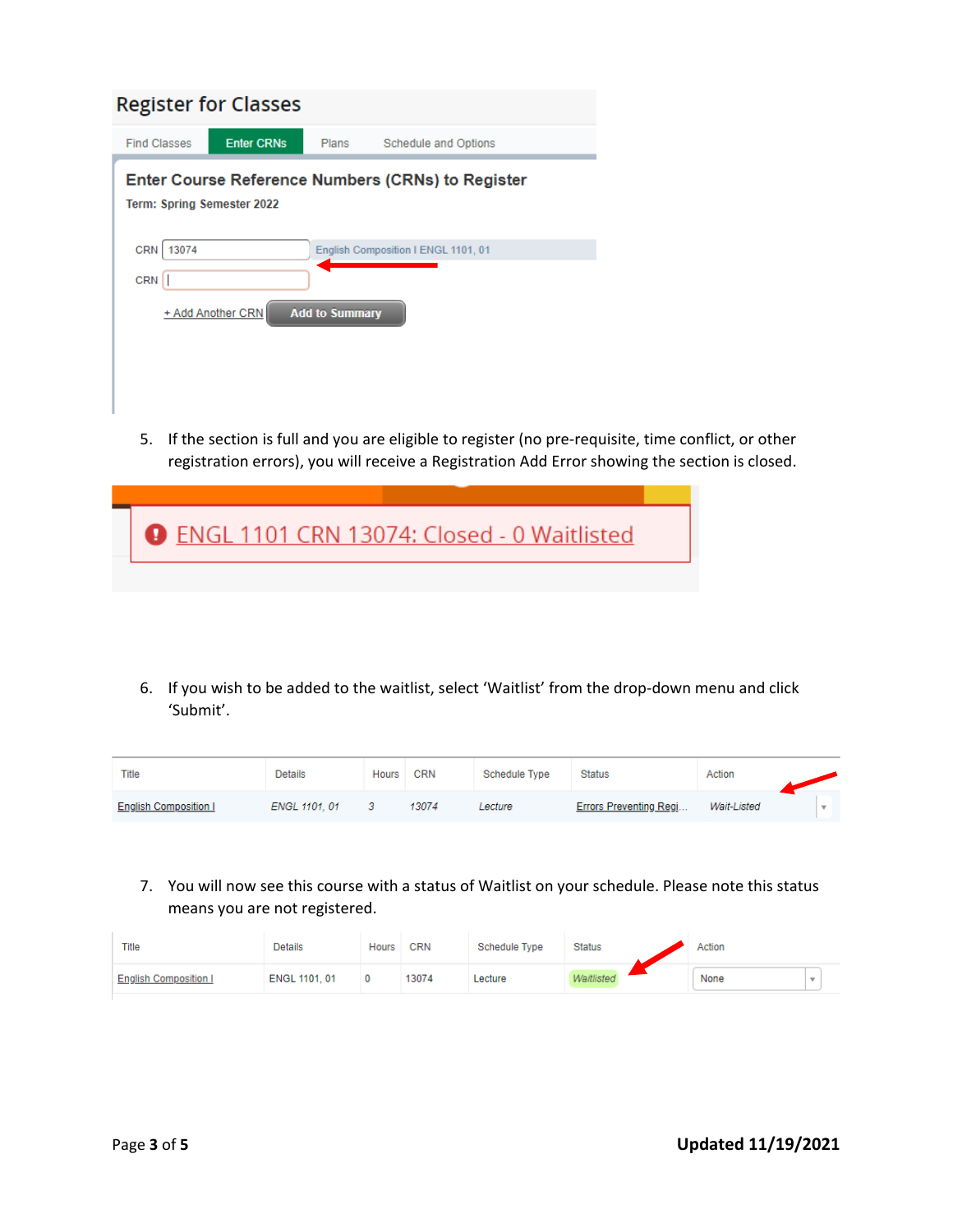## How to view your position on the Waitlist:

- 1. Login to BanWeb, Click on Student Services & Financial Aid, Registration & Fee Payment, and Student Registration (New).
- 2. Click on the View Registration Information Link, select the term, view schedule details on the bottom half of the screen

| $\sim$ $\sim$                                                                                                                                                                                   |            |
|-------------------------------------------------------------------------------------------------------------------------------------------------------------------------------------------------|------------|
| <sup>面</sup> Schedule<br>Schedule Details                                                                                                                                                       |            |
| <b>Class Schedule for Spring Semester 2022</b>                                                                                                                                                  |            |
| English Composition I   English 1101 Section 01   Class Begin: 01/08/2022   Class End: 05/10/2022                                                                                               | Waitlisted |
| 01/08/2022 -- 05/10/2022 SM T W T F S 02:00 PM - 03:15 PM Type: Class Location: None Building: None Room: None<br>Instructor: Jordan, Melanie (Primary)<br>CRN: 13074                           |            |
| Message: Wait-Listed   Hours: 0   Level: Undergraduate-Semester System   Campus: Carrollton Campus   Schedule Type: Lecture   Grade Mode: Undergrad. Standard Letter   Waitlist Position: 1   < |            |
|                                                                                                                                                                                                 |            |
|                                                                                                                                                                                                 |            |
|                                                                                                                                                                                                 |            |
|                                                                                                                                                                                                 |            |
|                                                                                                                                                                                                 |            |
|                                                                                                                                                                                                 |            |
| Waitlisted                                                                                                                                                                                      |            |
|                                                                                                                                                                                                 |            |
|                                                                                                                                                                                                 |            |
| Grade Mode: Undergrad, Standard Letter LWaitlist Position: 1 Lt., iffication Expires: None                                                                                                      |            |

View the Waitlist Position number to determine where you are on the waitlist. A position of 0 means you should have received an email letting you know you are eligible to register. A position of 1 means you are next on the list to receive a seat, if one becomes available.

## How to Register for a section you have waitlisted:

Students will receive an email similar to the example below when a seat is available for registration and the student is the next on the list to register. **\*\*\*You must register in BanWeb by the deadline in your email or you will be dropped from the waitlist.**

Example Email:

```
**ACTION REQUIRED**
```
Dear UWG Student ,

For Spring Semester 2020 you placed yourself on the wait list for Abnormal Psychology, CRN: 13192 -PSYC 3150 ‐ 02

There is now a space available and you have the opportunity to register for this section.

If you still wish to register, you must select \*\*Web Registered\*\* in BanWeb under Add/Drop Classes by 20‐NOV‐2019 02:56 AM

If you do not register by the deadline above, you will be dropped from the wait list for this section and the next person on the wait list will be notified. If you are receiving pre-requisite, co-requisite, class